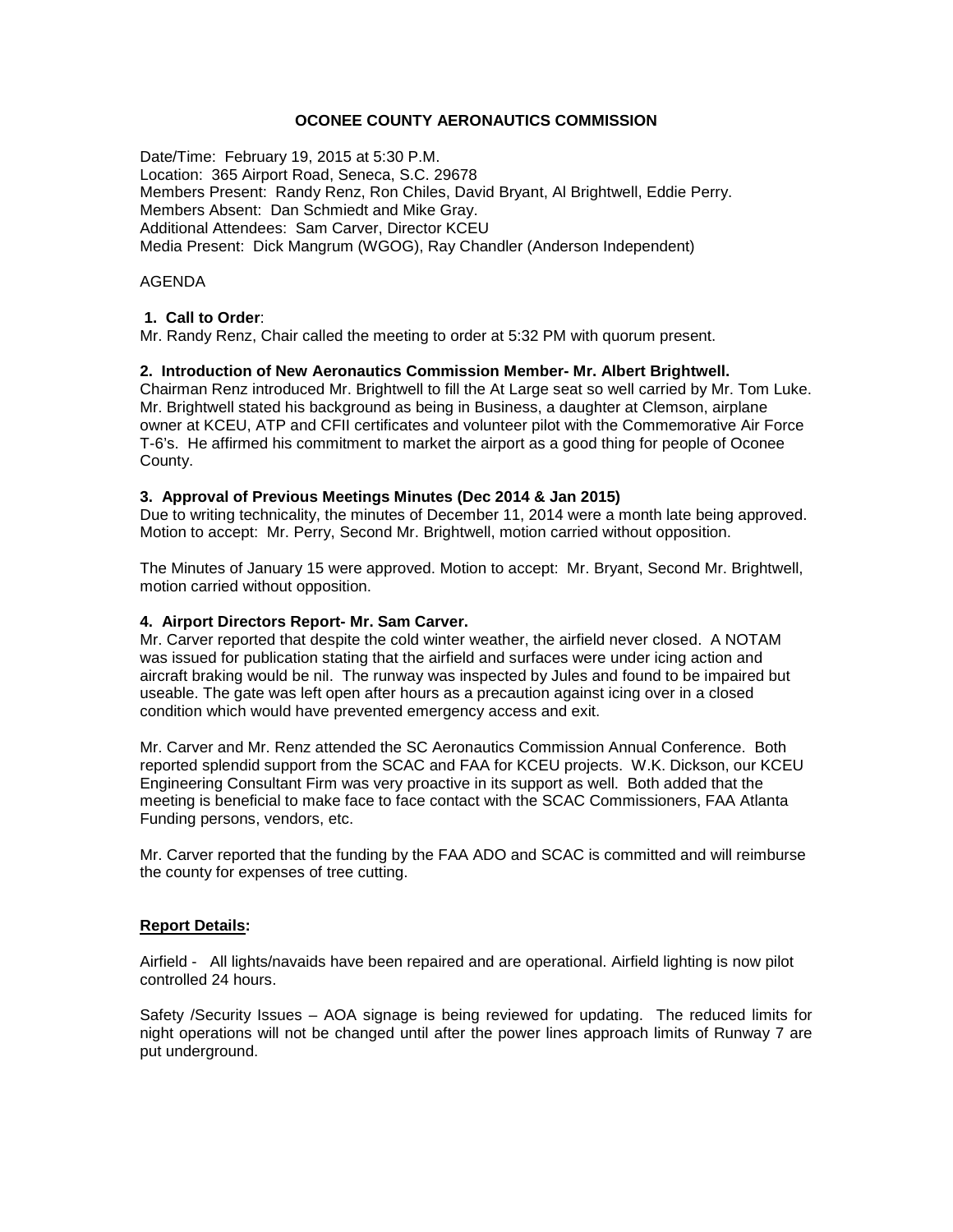# **FBO Financials:**

Mr. Carver reviewed his director's report focusing on all FBO activity and retail sales.

Capital Projects - New Stub Taxiway (Bravo). This project is expected to be funded and completed by September, 2015. Funding from SCAC due in July.

Terminal / Facilities Issues - None

Operations - The Jet A truck has been sent to Birmingham for repairs. The truck will virtually be rebuilt to like new condition (exception of automotive) new hoses, fittings, belts, drives etc. Cost is \$30,000.00 a substantial savings over new. A loaner truck is being used until the DEPOT finishes repairs and painting. The loaner is free of charge with the exception of delivery and return costs.

Personnel/Safety Issues – Mr. Carver reported that the Airport had one recordable incident related to a knee sprain.

The Directors Report was motioned for approval by Mr. Chiles with second by Mr. Perry. Motion carried without opposition.

#### **5. Airport Association Report**

Mr. Tom Luke was present representing the Association. No activity to report, and the next meeting will be in April. Mr. Bryant stated that there was an Airport Road cleanup schedule for the near future.

### **6. Old Business**

#### **Airport Security Plan/ Security**

Mr. Carver stated he was reviewing a quote on a commercial security surveillance package for KCEU.

He also reported that the FAA and SCAC are emphasizing updating the Security Plans, Rules and Regulations.

#### **Airport Rules and Regulations**

Mr. Carver stated he is updating the rules and regulations and he had adjusted fuel prices in accordance with KCEU's last fuel deliveries.

# **7. New Business**

# **Aviation Fuel Pricing**

Fuel prices are lower according to Mr. Carver. He will also include gallons of sales and purchase on the March Directors Report.

# **Airport Strategic Plan**

Mr. Carver presented the Commission with a Draft of his Strategic Business Plan for 2015-2016. He stated his focus was on action items and will make the SBP an agenda item next month for discussion. He charged the Commissioners to read and critique the plan for discussion and improvement.

## **Airport Tours/Special Events**

Due to increased demand, Mr. Carver stated he will address process as part of the updated Rules and Regulations.

# **8. Commission Member Comments**